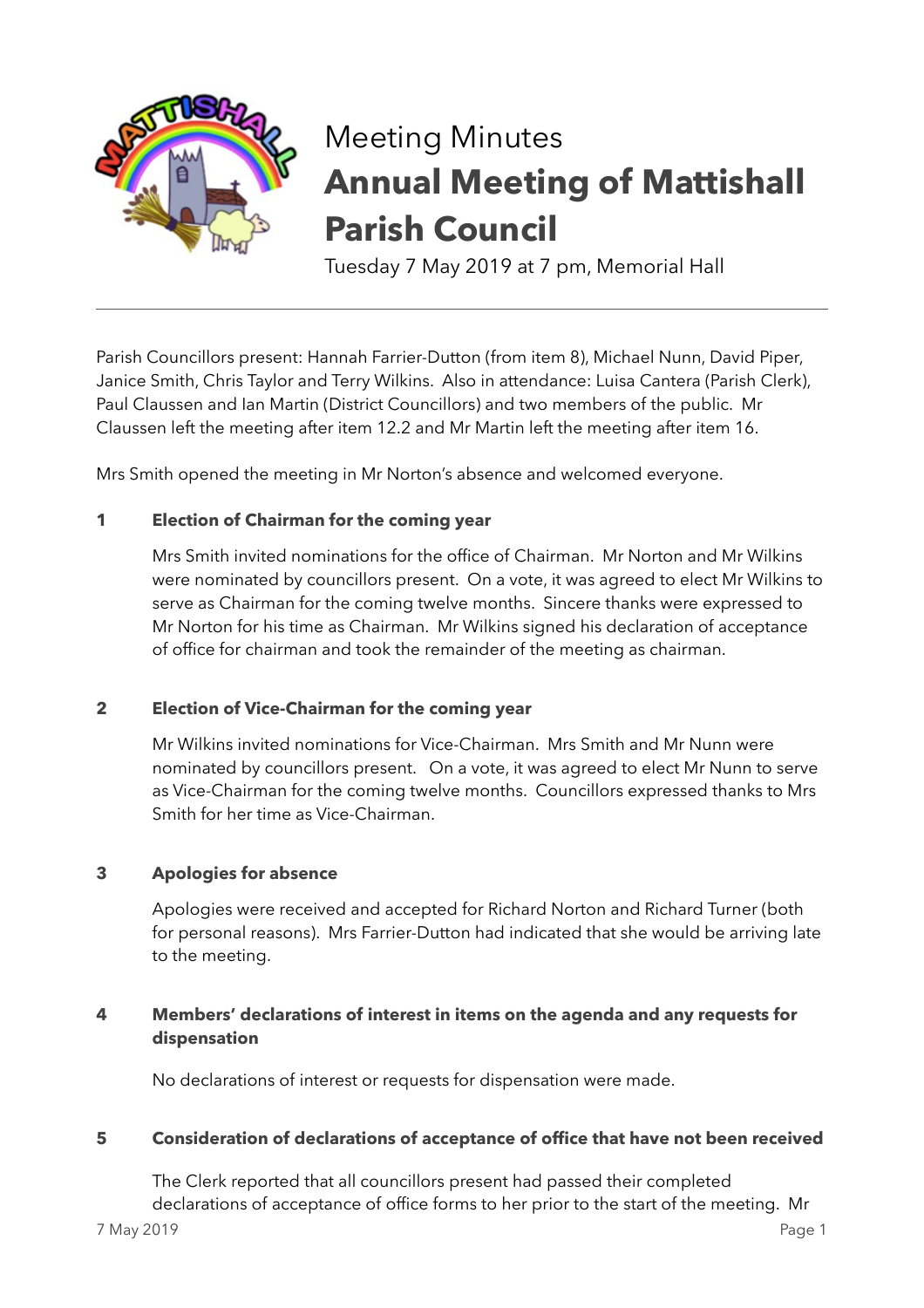Norton and Mr Turner will be asked to complete their forms as soon as they are able to during May and Mrs Farrier-Dutton on arrival at the meeting.

# **6 Approval of the minutes of the meeting held on 1 April 2019**

The minutes of the meeting were approved without amendment and signed by the Chairman as a correct record.

## **7 Review of the Annual Parish Meeting minutes for accuracy**

The Clerk explained that the minutes will be ready for checking at the June meeting.

## **8 Clerk's Report**

The Clerk gave a summary of her report, which is available to read on the website. Mrs Farrier-Dutton arrived at the meeting during this item.

# **9 Discussion on the process for the co-option of a councillor for the vacancy arising from the election process**

Eight of the nine seats were filled as a result of the election process. The Council agreed to advertise the vacancy on Next Door (an online community noticeboard to Mattishall residents only), put up posters on the village noticeboards and include information on the website.

## **10 Confirmation of eligibility to adopt the General Power of Competence**

The Clerk explained that the Council is able to adopt this power as it has a qualified clerk and two thirds of councillors elected at the May election. It enables a council to do anything that an individual may do so long as it is lawful, but still securing value for money for the public purse. The Council **RESOLVED** to adopt the General Power of Competence.

## **11 Agreement to appoint councillors to the following:**

- 11.1 Neighbourhood Plan Delivery and Monitoring Group The Council **RESOLVED** that Dr Piper, Mr Nunn and Mr Turner will be members of this group.
- 11.2 Cemetery Working Group The Council **RESOLVED** that Mr Wilkins, Mrs Smith, Dr Piper, Mr Turner and Mr Norton will be members of this group.
- 11.3 Norwich Western Link meetings (external meetings) The Council **RESOLVED** that Dr Piper and Mr Nunn will be the Mattishall representatives at these meetings.
- 11.4 A47 dualling meetings (external meetings) The Council **RESOLVED** that Dr Piper and Mr Nunn will be the Mattishall representatives at these meetings.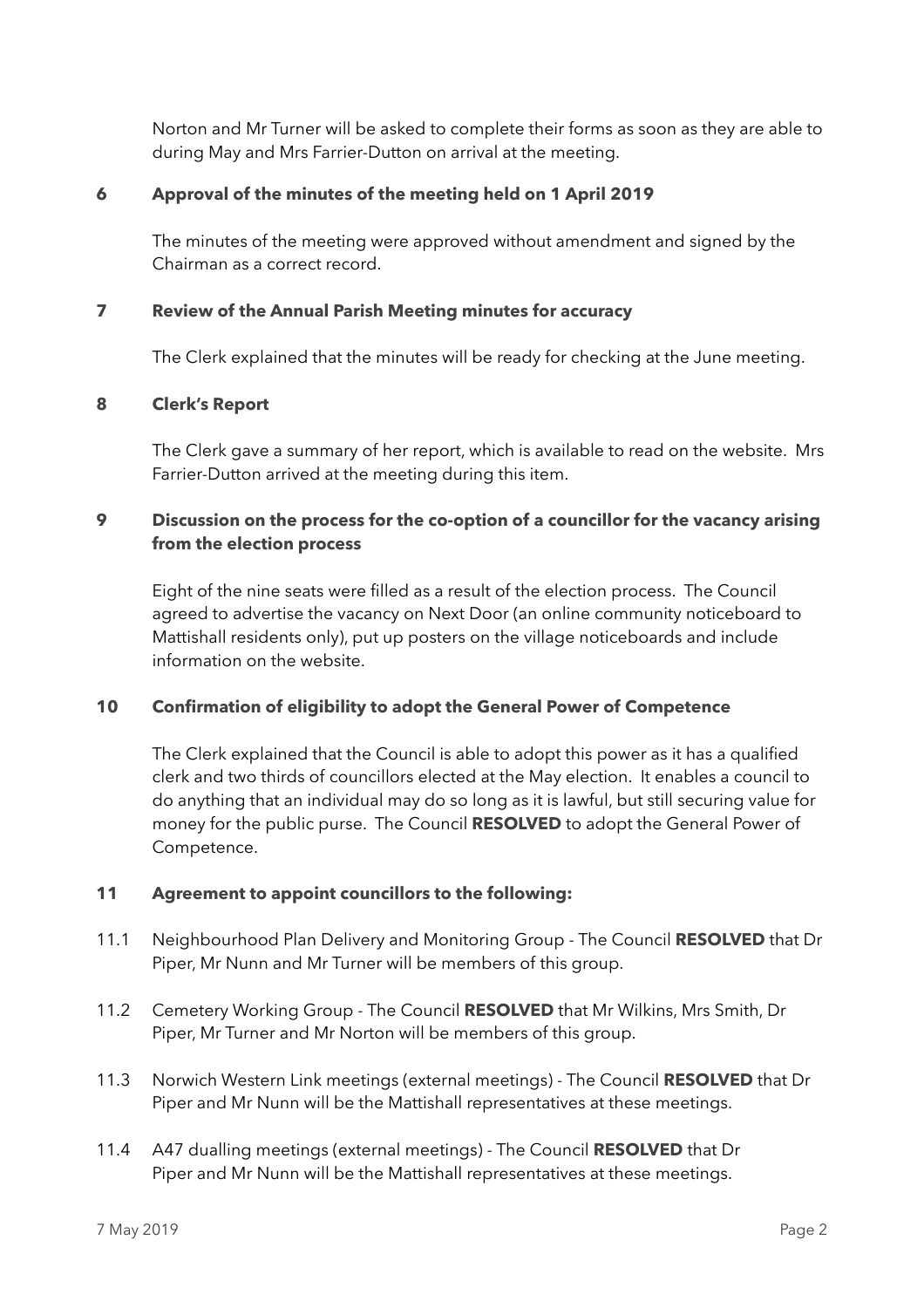- 11.5 Safer Neighbourhood Action Panel (SNAP) meetings (external meetings) The Council **RESOLVED** that Mr Wilkins will be the Mattishall representative at these meetings.
- 11.6 Footpath councillor contact for Mattishall The Clerk normally deals with footpath issues since a helpful villager gave up this role some time ago. She asked that a councillor assists her with footpaths issues. The Council **RESOLVED** that Mr Turner and Mr Taylor will work on footpath issues alongside the Clerk.

The Chairman adjourned the meeting for public participation.

Two members of the public spoke to object to the planning application at Four Winds, Mill Road. The Council thanked them for their comments.

Mr Martin introduced himself as newly elected District Councillor for Breckland. Breckland Council is now made up of 37 conservatives, 6 labour, 4 independents and 2 green party members. Sam Chapman-Allen is the new leader and Paul Claussen is the deputy. For the year ahead, the District Councillors will prepare a report for each Parish Council meeting with the objective of attending Parish Council meetings once a quarter.

The Chairman reconvened the meeting.

# **12 Planning matters**

## 12.1 **Results of applications (decisions taken by Breckland Council)**

3PL/2018/1409/O - Development site for six self/custom build residential properties - Part of the field to the west of Gregs Close: Application approved.

3PL/2019/0199/HOU - 8 Mill Road - Proposed extensions to front and side of property. Replacement garage and proposed new driveway: Application approved.

3PL/2019/0226/O - Land adjacent Moorfield, 133 Dereham Road - Application of single storey dwelling: Application refused.

# 12.2 **Report and recommendations on planning applications from the Delivery and Monitoring Group (DMG) -** Comments will be sent to Breckland Council on the following applications:

3PL/2019/0375/F - Four Winds, Mill Road - Erection of 3 detached dwellings and garages: Objection. This application appears to be speculative, based on the historical lack of a 5-year land supply. This site was not included in the call for sites for either the Neighbourhood or Local Plans. Applications for over 1700 dwellings have been approved in the period 1 April 2018 to 31 March 2019, around a quarter of these smaller sites which can be delivered quickly. Approaching 70 further applications have been approved up to the end of April 2019. Mattishall already has more dwellings completed or committed for the period to 2036 than the minimum number allocated in the draft Local Plan. This allocation was not increased in the inspector's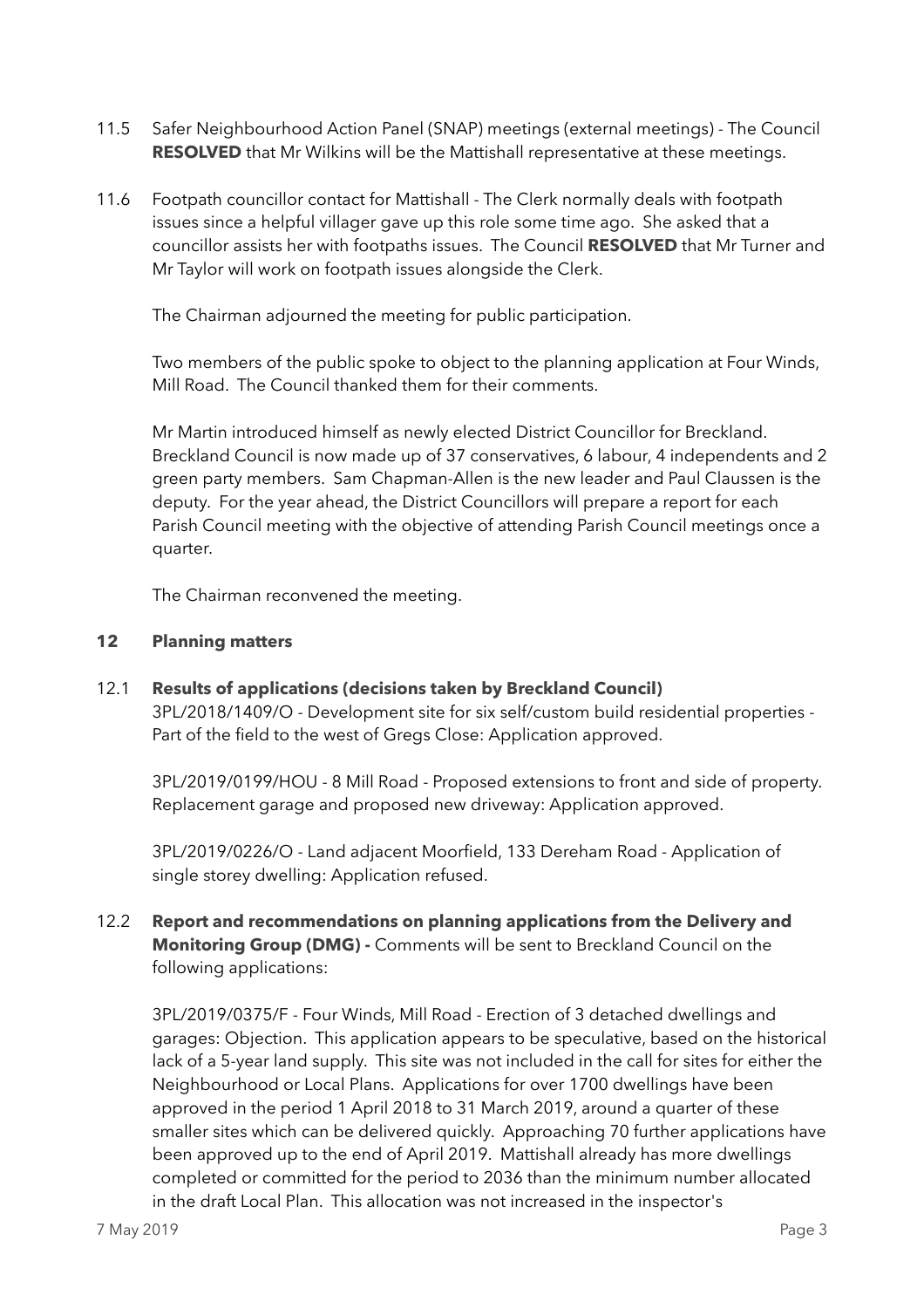amendments to the draft LP. The application is outside the settlement boundary and fails to meet the following Neighbourhood Plan policies: ENV5, HOU1, HOU2, HOU3, HOU4, HOU5 and HOU6. It is believed that there are flooding issues on this site. The Parish Council does not support this application.

3PL/2019/0443/F - Mattishall Golf Club, South Green - Erection of single-storey steel portal framed building to house green keepers and golf professional facilities - The Parish Council supports this application.

3PL/2019/0011/OB - Poplar Farm, 41 South Green - Modify planning obligation on pp 3PL/2016/0395/O to reduce provision of affordable housing: The Parish Council gave qualified support to the original application 3PL/2016/0395/O when reviewed against the then draft Neighbourhood Plan, even though it did not reach the threshold of Policy HOU3 for affordable housing. The removal of provision for affordable housing means that the Parish Council objects to this revision.

# **13 Updates from individual council members (for information only)**

# 13.1 **Bank Holiday Easter event**

Everyone agreed it was a very successful event with fantastic weather for mid-April. Special thanks were given to Mrs Farrier-Dutton whose idea it was originally to hold this new event. It was held on the village green and included an Easter egg hunt, races, Easter bonnet competition, glitter tattoos for children, guess the number of eggs in the jar and refreshments.

# 13.2 **Latest Safer Neighbourhood Action Panel meeting**

The Chairman reported that he attended the April meeting in Dereham. Crimes for the last month in Breckland area were up by 3. Speed Watch, rural crime and county lines were discussed (county lines is where children from other areas, often London, are selling/dealing drugs in another area). This is a problem that local Police teams are focussing on at the moment.

## 13.3 **Norwich Western Link Road**

Dr Piper reported that he had attended a meeting that afternoon to discuss progress on linking the Norwich Western Link Road with the A47 near Easton. A representative from Highways England gave an update on the A47 dualling and has promised to come to future meetings of the group. The team is still developing a junction strategy for the A47 (some junctions will close and others will have new exits). Norfolk County Council's cabinet will make a decision on the link road route in July. Parishes involved in the meetings will be notified of the milestones; work on the link road is due to start at the end of 2021/beginning of 2022.

# 13.4 **SAM2 (speed awareness messaging sign)**

The sign has been located on Welgate for the past 8 weeks. During the 4 weeks it was facing north towards Dereham Road, there were 12,600 vehicle movements (most travelling at 35 mph or below) with 59 movements at 40 mph or above. The highest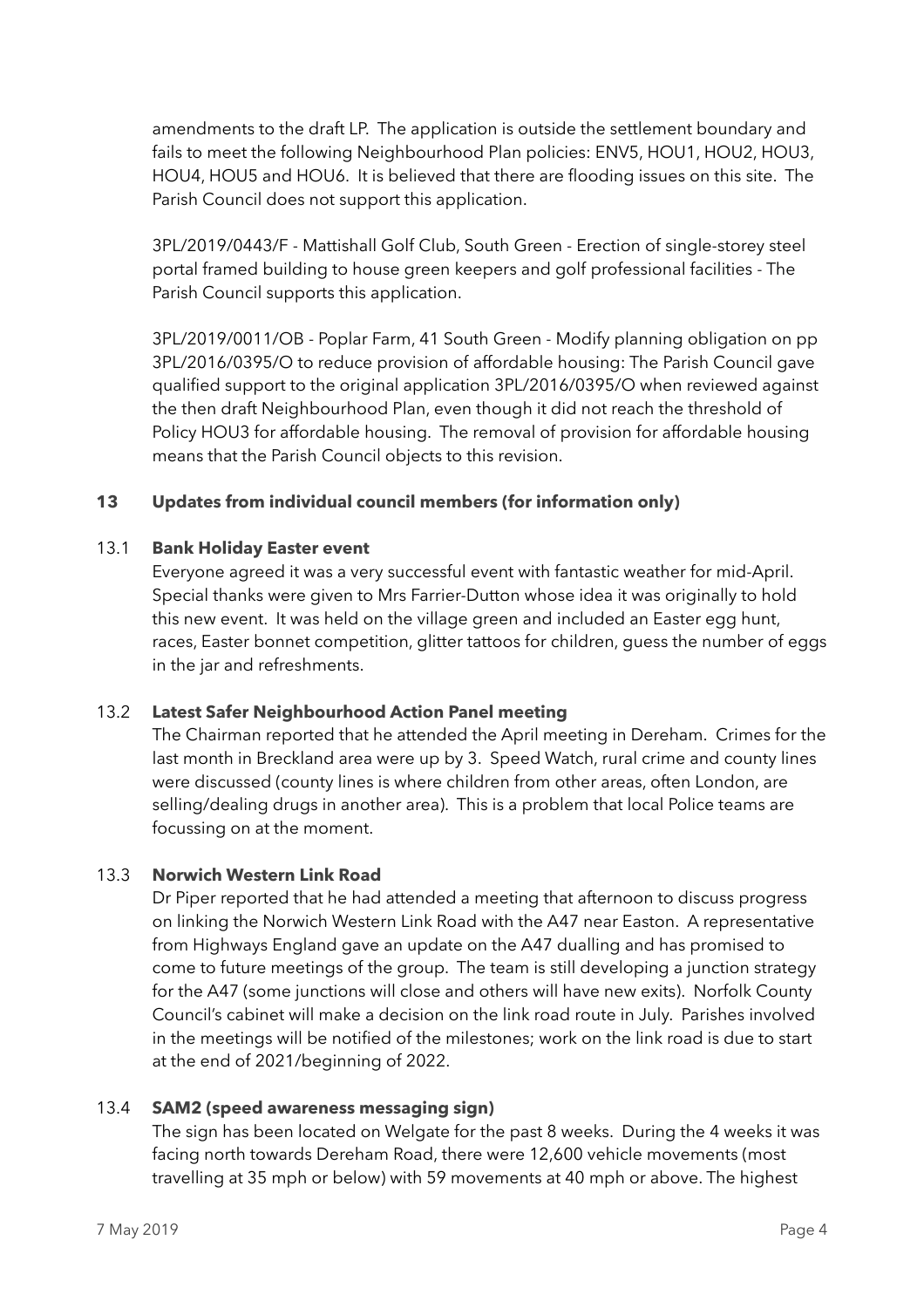speed was 60 mph on a Thursday afternoon. The sign is now on Dereham Road on the 40 mph stretch at the western end of the village.

# **14 Update from the Youth provision working group**

Mr Nunn reported that the last of the sports equipment has now been given to the youth club (organised by the Clerk). Mr Nunn and one of the youth leaders plan to visit the primary school to encourage the soon-to-be year 6 children to attend from mid-June. Pizzas will be ordered for a taster evening for these children to attend.

#### **15 Update from the Barlow Charity**

Dr Piper said that new signs had been put up on the request of residents to make it clearer to visitors where to park/which areas are for residents only. A gardener has been appointed and starts work soon to keep the bedding areas tidy. The exterior of some of the Old School Green houses have been repainted due to the paint blistering.

#### **16 Speed Watch scheme for Mattishall**

The Chairman was pleased to say that he knows of seven willing volunteers, enough people to set up a team. He will speak with the Police to arrange for the volunteers to receive training and organise receipt of the equipment.

## **17 Footballs hitting cars at Old School Green due to children playing football**

It was reported that some of the children playing football at the village green are kicking balls towards the car park and sometimes the balls are hitting cars. Dr Piper agreed to take the item to the Barlow Charity, who own the green, for further discussion.

#### **18 Finance**

## 18.1 **Review of the asset register**

The Clerk presented the asset register which had been updated to 31 March 2019. She asked councillors to check that they agreed with the assets listed. The Council **RESOLVED** to approve the asset register as presented.

# 18.2 **Completion of review of effectiveness of internal controls and completion of checks for 4th quarter by Internal Audit Control Officer**

Mr Rockliff met with the Clerk on 5 April to undertake the 4th quarter checks and review the internal controls. In his final report, which he passed to the Clerk before leaving the Council, he commented that the finances were in good order and there were no issues with internal controls.

# 18.3 **Appointment of a councillor as Internal Audit Control Officer for the coming year**  This item was deferred to the June meeting.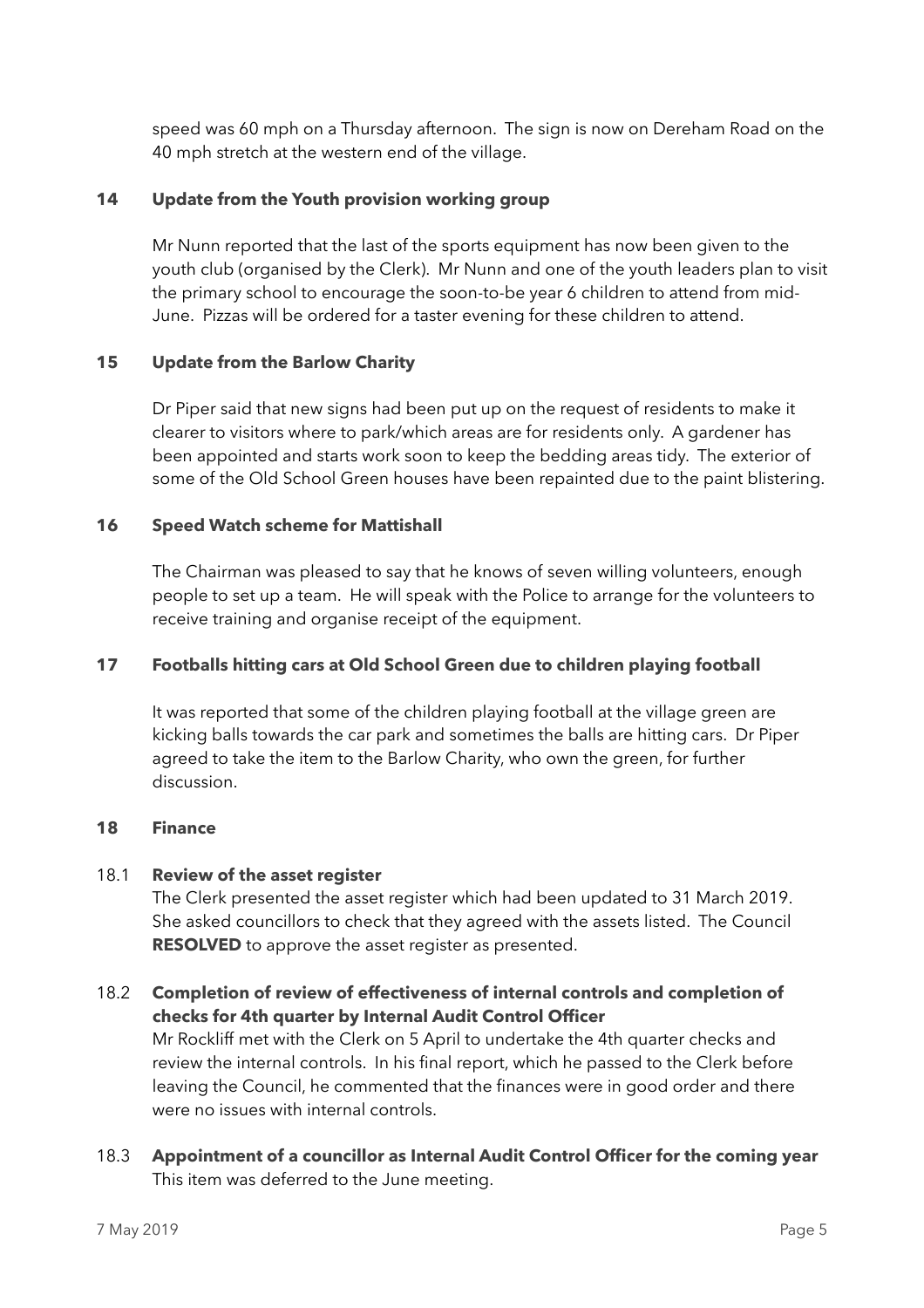18.4 **Appointment/confirmation of bank signatories for the coming 4-year period**  The Council **RESOLVED** to add [name redacted] as a signatory and continue with [names redacted] as signatories.

## 18.5 **Payment of accounts list**

The Council **RESOLVED** to approve the payments list (refer to final page).

## **19 Proposal for the base for the WWI commemorative plaque**

Mr Rockliff provided the Council with a sketch plan of how to secure the plaque to the ground. Councillors agreed they would like a second proposal, this time for a granite plinth. The Clerk will contact a stonemason for a quotation.

# **20 Preparations for Norfolk Day (27 July 2019)**

It was agreed to set up a separate working party to continue discussions.

## **21 Correspondence**

The correspondence was available for councillors to read. Councillors asked the Clerk to respond to item 21.4, a newsletter from George Freeman MP for bringing electricity from offshore wind farms to the National Grid, to support the proposal.

## **22 Comment on a Tree Preservation Order (TPO) at Mattishall Primary School**

A letter with little detail from Breckland Council had been presented to the Parish Council about a proposed TPO in the school grounds. The Council **RESOLVED** to support the TPO but asked the Clerk if any further information could be provided.

## **23 Items for the next meeting agenda (Monday 3 June 2019)**

Update from the Norfolk Day working group and update from a visit to the Norfolk Record Office to view old minutes will feature on the June agenda.

# **24 The Council RESOLVED to exclude members of the public and press (under the Public Admission to Meetings Act 1960) for the following confidential items:**

- 24.1 Consideration of a request from the Clerk for a review of working from home expenses - The Council **RESOLVED** an allowance of £18 per month from 1 June 2019.
- 24.2 Consideration of additional information relating to quotation from contractor to repair the churchyard wall - Irons & Stone felt that they would be able to complete most of the work from the inside of the wall, using cones/safety barriers and wearing hi-viz jackets whilst working on the outside. The Parish Council **RESOLVED** to appoint Irons & Stone to repair the churchyard wall.